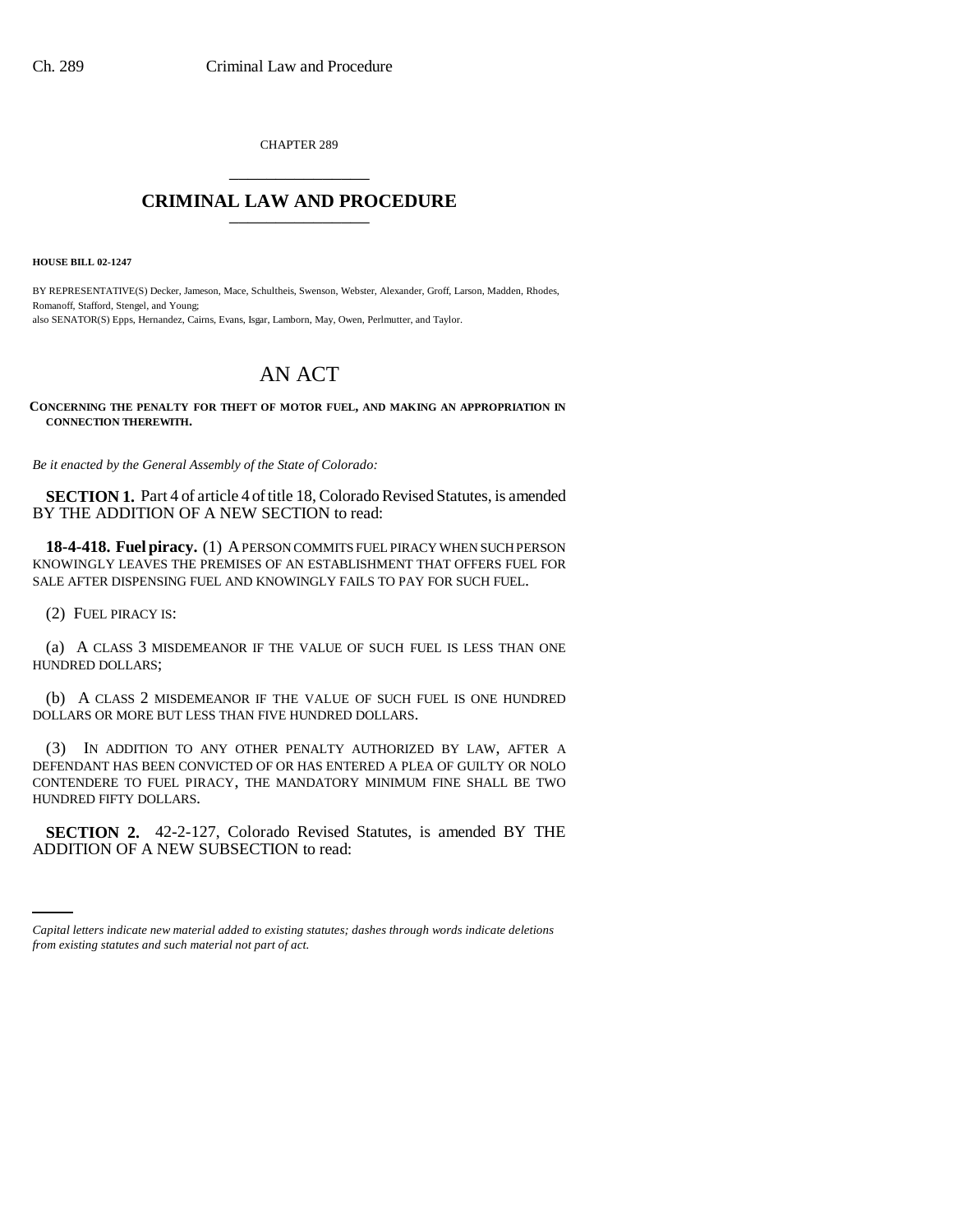**42-2-127. Authority to suspend license - to deny license - type of conviction - points.** (15) (a) (I) WHENEVER THE DEPARTMENT RECEIVES NOTICE THAT A PERSON HAS TWICE BEEN CONVICTED OF, ADJUDICATED FOR, OR ENTERED A PLEA OF GUILTY OR NOLO CONTENDERE TO A VIOLATION OF SECTION 18-4-418, C.R.S., THE DEPARTMENT SHALL SUSPEND THE LICENSE OF THE PERSON FOR A PERIOD OF SIX MONTHS.

(II) WHENEVER THE DEPARTMENT RECEIVES NOTICE THAT A PERSON HAS THREE OR MORE TIMES BEEN CONVICTED OF, ADJUDICATED FOR, OR ENTERED A PLEA OF GUILTY OR NOLO CONTENDERE TO A VIOLATION OF SECTION 18-4-418, C.R.S., THE DEPARTMENT SHALL SUSPEND THE LICENSE OF THE PERSON FOR A PERIOD OF ONE YEAR.

(b) UPON SUSPENDING THE LICENSE OF ANY PERSON AS REQUIRED BY THIS SUBSECTION (15), THE DEPARTMENT SHALL IMMEDIATELY NOTIFY THE LICENSEE AS PROVIDED IN SECTION 42-2-119 (2).

(c) UPON A LICENSEE'S RECEIPT OF THE NOTICE OF SUSPENSION, THE LICENSEE OR THE LICENSEE'S ATTORNEY MAY SUBMIT A WRITTEN REQUEST TO THE DEPARTMENT FOR A HEARING. THE DEPARTMENT SHALL HOLD A HEARING NOT LESS THAN THIRTY DAYS AFTER RECEIVING SUCH REQUEST. THE HEARING SHALL BE CONDUCTED BY A HEARING COMMISSIONER APPOINTED BY THE EXECUTIVE DIRECTOR OF THE DEPARTMENT, AND SHALL BE CONDUCTED IN ACCORDANCE WITH THE PROVISIONS OF SECTION 24-4-105, C.R.S.

(d) IF A DRIVER WHO HAS HAD A LICENSE SUSPENDED UNDER THIS SUBSECTION (15) IS SUBSEQUENTLY ACQUITTED OF SUCH CHARGE BY A COURT OF RECORD, THE DEPARTMENT SHALL IMMEDIATELY, OR IN ANY EVENT NO LATER THAN TEN DAYS AFTER THE RECEIPT OF NOTICE OF SUCH ACQUITTAL, REINSTATE SAID LICENSE.

**SECTION 3.** Part 2 of article 1 of title 42, Colorado Revised Statutes, is amended BY THE ADDITION OF A NEW SECTION to read:

**42-1-221. Fuel piracy computer reprogramming cash fund - repeal.** (1) THERE IS HEREBY CREATED THE FUEL PIRACY COMPUTER REPROGRAMMING CASH FUND FOR THE PURPOSE OF IMPLEMENTING SECTION 42-2-127 (15). MONEYS RECEIVED PURSUANT TO THIS SECTION SHALL BE TRANSMITTED TO THE STATE TREASURER, WHO SHALL CREDIT THE SAME TO SUCH CASH FUND. MONEYS IN THE FUEL PIRACY COMPUTER REPROGRAMMING CASH FUND SHALL BE USED, SUBJECT TO APPROPRIATION BY THE GENERAL ASSEMBLY, TO COVER THE COSTS OF IMPLEMENTING SECTION 42-2-127 (15).

(2) THE DEPARTMENT IS AUTHORIZED TO ACCEPT AND EXPEND ON BEHALF OF THE STATE ANY GIFTS, GRANTS, OR DONATIONS FROM ANY PRIVATE OR PUBLIC SOURCE FOR THE PURPOSE OF IMPLEMENTING SECTION 42-2-127 (15); EXCEPT THAT NO GIFT, GRANT, OR DONATION SHALL BE ACCEPTED IF THE CONDITIONS ATTACHED TO SUCH GIFT, GRANT, OR DONATION REQUIRE THE EXPENDITURE OF SUCH MONEYS IN A MANNER CONTRARY TO LAW. ALL MONEYS ACCEPTED BY THE DEPARTMENT FOR THE PURPOSE OF IMPLEMENTING SECTION 42-2-127 (15) SHALL BE TRANSMITTED TO THE STATE TREASURER FOR CREDIT TO THE FUEL PIRACY COMPUTER REPROGRAMMING CASH FUND.